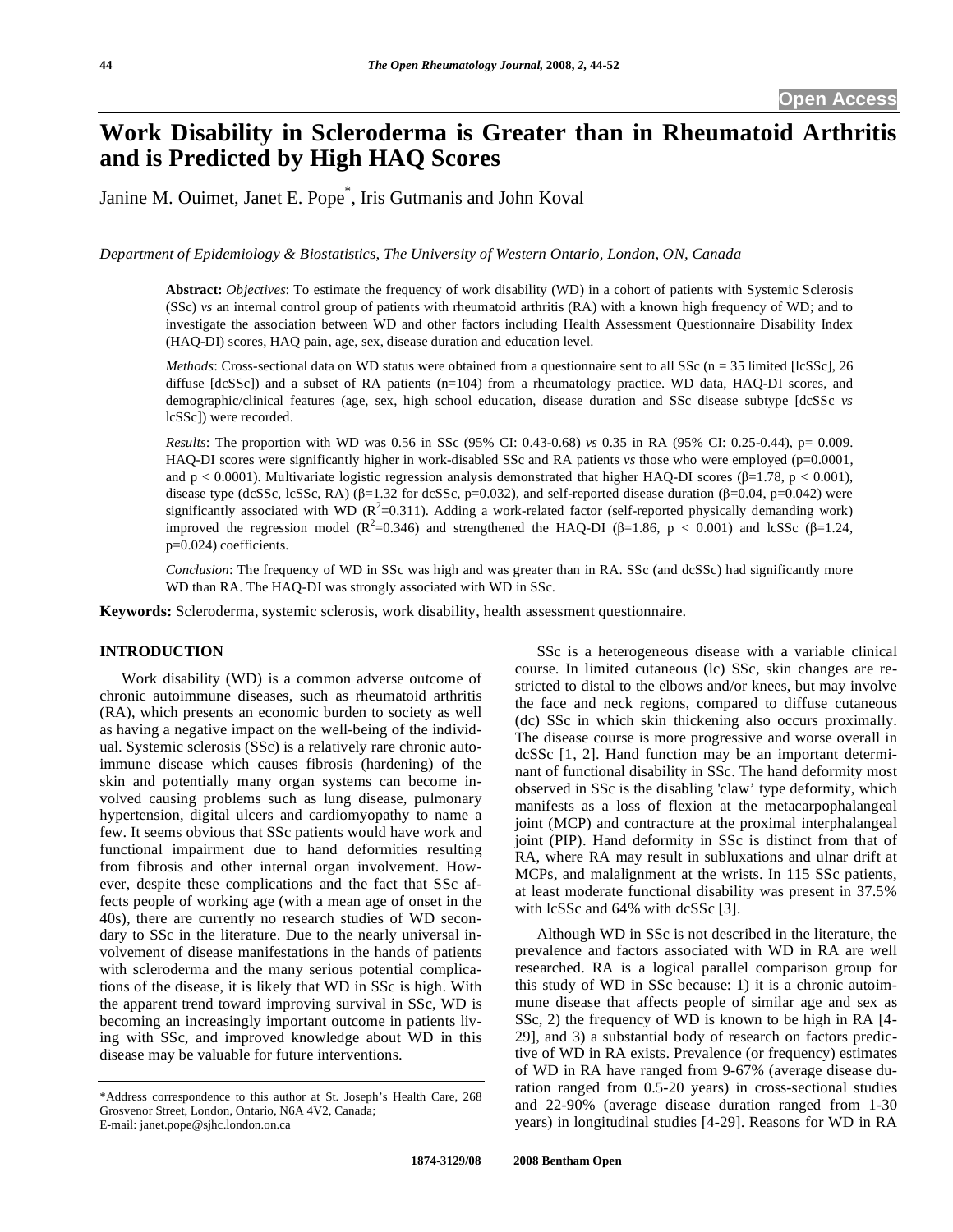can vary with disease duration. Some with longstanding RA have joint damage but in early RA, there may be a decreased ability to work due to pain, fatigue, acute joint swelling and lack of adaptation to the chronicity of RA [30]. Disability in RA is often measured using the Health Assessment Questionnaire Disability Index (HAQ-DI) [31, 32] as an outcome measure. Disability appears to increase slowly at a relatively constant rate over the course of the disease after an initial dramatic improvement just following diagnosis (likely due to the onset of treatment) [33]. However, the course of disability for an individual cannot be predicted by disease duration [33]. There may be reversible and irreversible disability in RA - the former from disease activity and the latter from damage. In RA, gender appears to have little influence over functional outcome [34].

 The Health Assessment Questionnaire Disability Index (HAQ-DI) measures functional disability and is widely used in rheumatologic diseases. HAQ-DI scores range from 0-3, where zero is no functional disability (or pain) and 3 is extreme disability (or pain). There is consensus in the RA literature that high HAQ-DI scores are associated with WD, as all studies that have investigated the HAQ-DI have confirmed the association with WD [6, 8-13, 15-29]. A large study (n=823) reported a baseline mean HAQ-DI score of 1.0 in those with WD; high HAQ-DI scores and baseline pain were the most significant predictors of subsequent WD [19]. Other studies have confirmed that high baseline HAQ-DI scores (at least  $\geq 1.0$ ) were among the most important predictors of WD within the 2-year to 20-year follow-up periods [17, 23, 26, 28, 29]. Cross-sectional studies have also shown higher HAQ-DI scores in work disabled (compared to working) patients [13, 24]. Table **1** summarizes the association between selected factors and WD in SSc *vs* RA.

 The HAQ-DI has been validated for use in SSc and has demonstrated sensitivity over time [35, 36]. Functional disability (assessed by HAQ-DI) may be similar in SSc and RA; however, studies that combine dcSSc and lcSSc may mask an effect modification by disease subtype. For example, one study reported that SSc (n=24 dcSSc, 52 lcSSc) had less severe HAQ-DI scores compared to an age- and sex-matched RA cohort, but patients with dcSSc had the highest HAQ-DI scores of all three groups (dcSSc, lcSSc and RA) [37]. Thus, patients with dcSSc may have worse functional disability compared to lcSSc and RA.

Functional disability (often defined as HAQ-DI scores  $\geq$ 1.0) has been a significantly important determinant of WD in every one of the RA studies reviewed that assessed functional disability [6, 8-13, 15-26]. High baseline HAQ scores (often defined as  $\geq 1.0$ ) have been shown to predict the development of WD [8, 22, 23]. Another study found that the mean HAQ scores over the course of the follow-up period were predictive of WD [19]. Thus, there is strong evidence for the predictive value of the HAQ in determining RArelated WD.

 The primary objective of this study was to characterize WD in SSc by determining the frequency of WD in a cohort followed by a rheumatologist (clinical expert in SSc), and also to investigate the association between WD and other factors including HAQ-DI, HAQ pain, age, sex, disease duration, and education level. The secondary objectives were to determine if: 1) the frequency of WD and/or the risk factors for WD in SSc were similar to that in RA; 2) the frequency of WD and/or the risk factors for WD were different between the limited and diffuse subtypes of SSc; and 3) an exploratory work-related variable (self-reported physically demanding job) was associated with WD.

#### **MATERIALS AND METHODOLOGY**

 This was a cross-sectional study to investigate factors associated with WD in a SSc cohort using secondary data obtained through a survey administered to SSc and RA patients from one rheumatologist's practice. Ethics approval was obtained from the University of Western Ontario. The sampling frame included all consecutive SSc patients who attended the rheumatology clinic at least once during the period from November 2002 to February 2003. Subjects were classified as those with SSc who reported they had WD at the time of the research, and those who had no work disability (nWD). RA patients (frequency matched with the SSc cohort for age and sex) from the same rheumatologist's practice were chosen as a comparison group with a known high prevalence of WD, and known risk factors for WD (high

|  | Table 1. Demographics, WD and HAQ-DI Scores for the SSc vs RA Subjects |  |  |  |  |
|--|------------------------------------------------------------------------|--|--|--|--|
|--|------------------------------------------------------------------------|--|--|--|--|

|                                                      | <b>SSc</b>               | RA               | <b>OR</b>                | 95% CI for OR            | p-Value |
|------------------------------------------------------|--------------------------|------------------|--------------------------|--------------------------|---------|
| N                                                    | 61<br>35 lcSSc, 26 dcSSc | 104              |                          |                          |         |
| Work disabled (n)                                    | 55.7% (34)               | 34.6% (36)       | 2.38                     | 1.24, 4.54               | 0.009   |
| Age                                                  | $52.00 \pm 1.18$         | $51.90 \pm 0.90$ | $\overline{\phantom{a}}$ | $\overline{\phantom{a}}$ | 0.95    |
| <b>Female sex</b>                                    | 85.2%                    | 84.6%            | 1.05                     | 0.43, 2.55               | 1.00    |
| Self-reported disease duration                       | $11.02 \pm 1.22$         | $12.13 \pm 0.92$ |                          |                          | 0.43    |
| Less than high school education                      | 16.4%                    | 9.7%             | 1.82                     | 0.71, 4.67               | 0.22    |
| <b>HAO-DI</b> score                                  | $1.01 \pm 0.09$          | $0.86 \pm 0.07$  | $\overline{\phantom{a}}$ |                          | 0.18    |
| <b>HAO Pain score</b> <sup>a</sup>                   | $1.35 \pm 0.10$          | $1.16 \pm 0.08$  | $\overline{\phantom{a}}$ |                          | 0.14    |
| Self-reported physically demanding work <sup>b</sup> | 45.4%                    | 59.6%            | 0.56                     | 0.29, 1.11               | 0.12    |

P-values provided for dichotomous data were obtained using Fisher's exact chi-squared tests. Proportions are provided for dichotomous data, and the mean ± SEM is provided for continuous measurements. Odds ratio (OR) are provided for SSc relative to RA. Continuous data were tested using independent t-tests assuming unequal variances. **<sup>a</sup>** Data were missing for 7 RA, 2 dcSSc, and 2 lcSSc subjects;<sup>b</sup>Data were missing for 10 RA, 2 dcSSc, and 4 lcSSc subjects.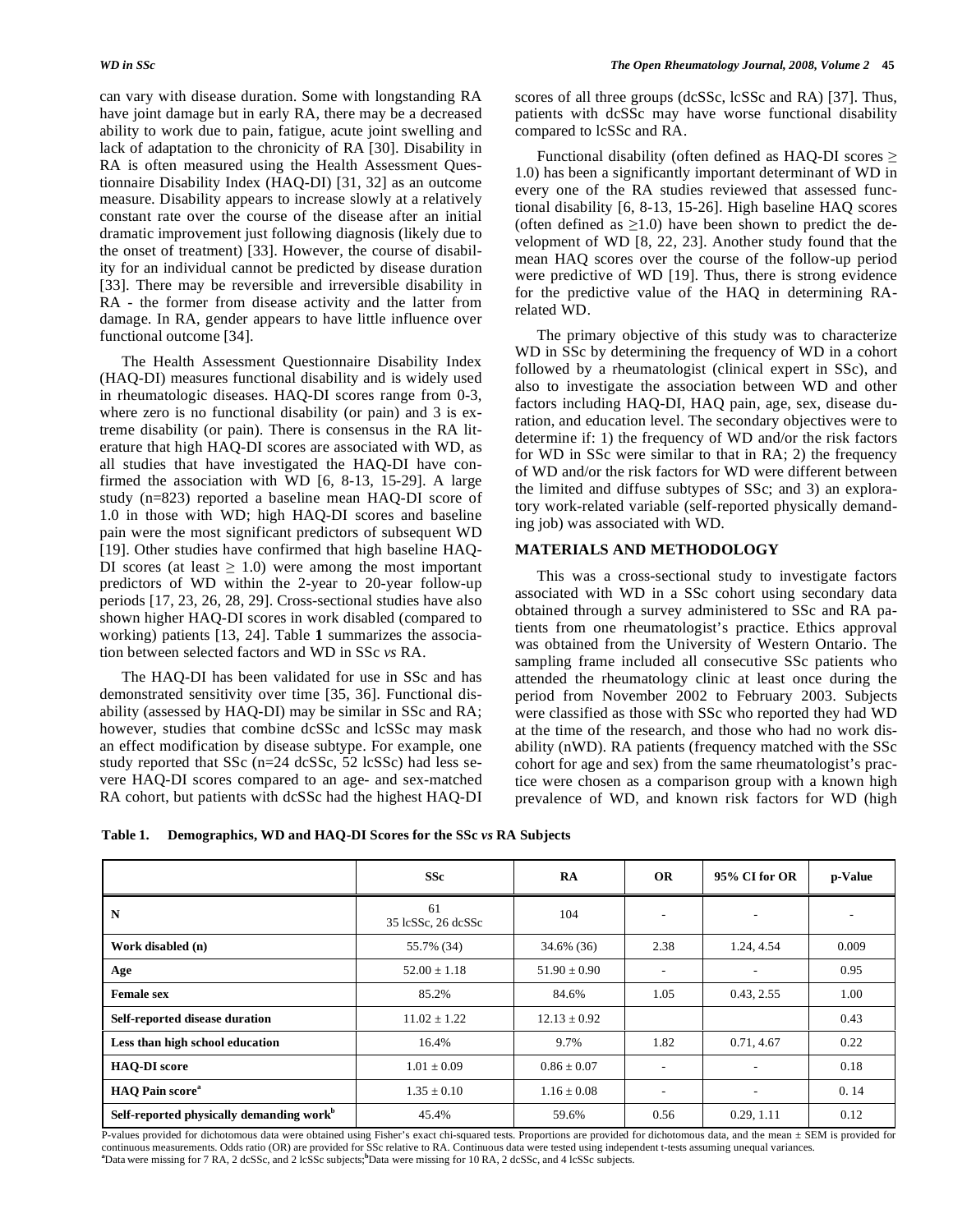HAQ-DI scores, age, and to a lesser extent education and disease duration). The proportions with WD in SSc and RA were compared. Bivariate and multiple logistic regression analyses were used to determine if demographic characteristics (age, sex, self-reported disease duration, education) and patient-centred measurements of functional disability (HAQ-DI) were associated with the outcome (self-reported WD). Thus, RA was chosen as a known internal reference group in this cross-sectional study of the frequency of WD in a SSc cohort, and factors associated with WD in SSc.

 A survey assessed demographic and other personal factors, including work status, education level, and disease duration. The questionnaire was validated in a study of accuracy of self-report of medical history in rheumatologic patients [38]. The questionnaire was mailed to all patients with SSc (n=129) who had been seen at the same rheumatology practice over 2 years, and a sample of RA controls (n=230), frequency-matched with SSc for age and sex. Subjects were blinded to the hypothesis. SSc patients met the ACR diagnostic criteria for SSc, or if they did not, they met diagnostic criteria for CREST. That is to say that patients who had limited SSc and did not have digital pits or resorption and no pulmonary fibrosis were included if they met criteria for CREST [39, 40]. We then divided them into limited or diffuse disease (those being diagnosed with CREST were included in the limited group as in the Leroy criteria [40]). RA patients met the ACR criteria for RA [41].

 After two mailings the response rates were 61% for SSc  $(n=28 \text{ dcSSc}, n=51 \text{ lcSSc})$ , and 67% for RA  $(n=155)$ . Respondents to the questionnaire were of similar age and sex distributions as non-respondents. In the SSc group only, respondents had a longer mean disease duration compared to non-respondents (12 y *vs* 7.2 years, p=0.01). Subjects were asked "Do you work?" with multiple choice options: 1) Yes, 2) Yes, in the home, 3) Retired - not now but used to, 4) Had to stop work due to illness, 5) Never worked. All respondents who answered the question were considered for eligibility in the WD study. Subjects who chose multiple choice option # 4 (Had to stop due to illness) were considered work disabled. Subjects who had chosen either of option # 1 (Yes, ie. working) or # 2 (Yes, working in the home) were considered to not be work disabled and were included in the study. All subjects who reported that they were retired (option # 3) or that they had never worked (option #5) were excluded from the WD study. Fig. (**1**) describes participant selection and inclusion/exclusion criteria. N=61 SSc and n=104 RA patients were included in the WD SSc final database.

 The same questionnaire used to collect WD status also included a question that asked if a subject's job was physically demanding. The decision was made to include this exploratory variable in analyses as it was relevant to the research question but had been subject to item non-response (10 observations were missing in RA, 2 in dcSSc, and 4 in lcSSc).



**Fig. (1).** Eligible patients for WD in SSc and RA analysis. (SwON – Southwestern Ontario).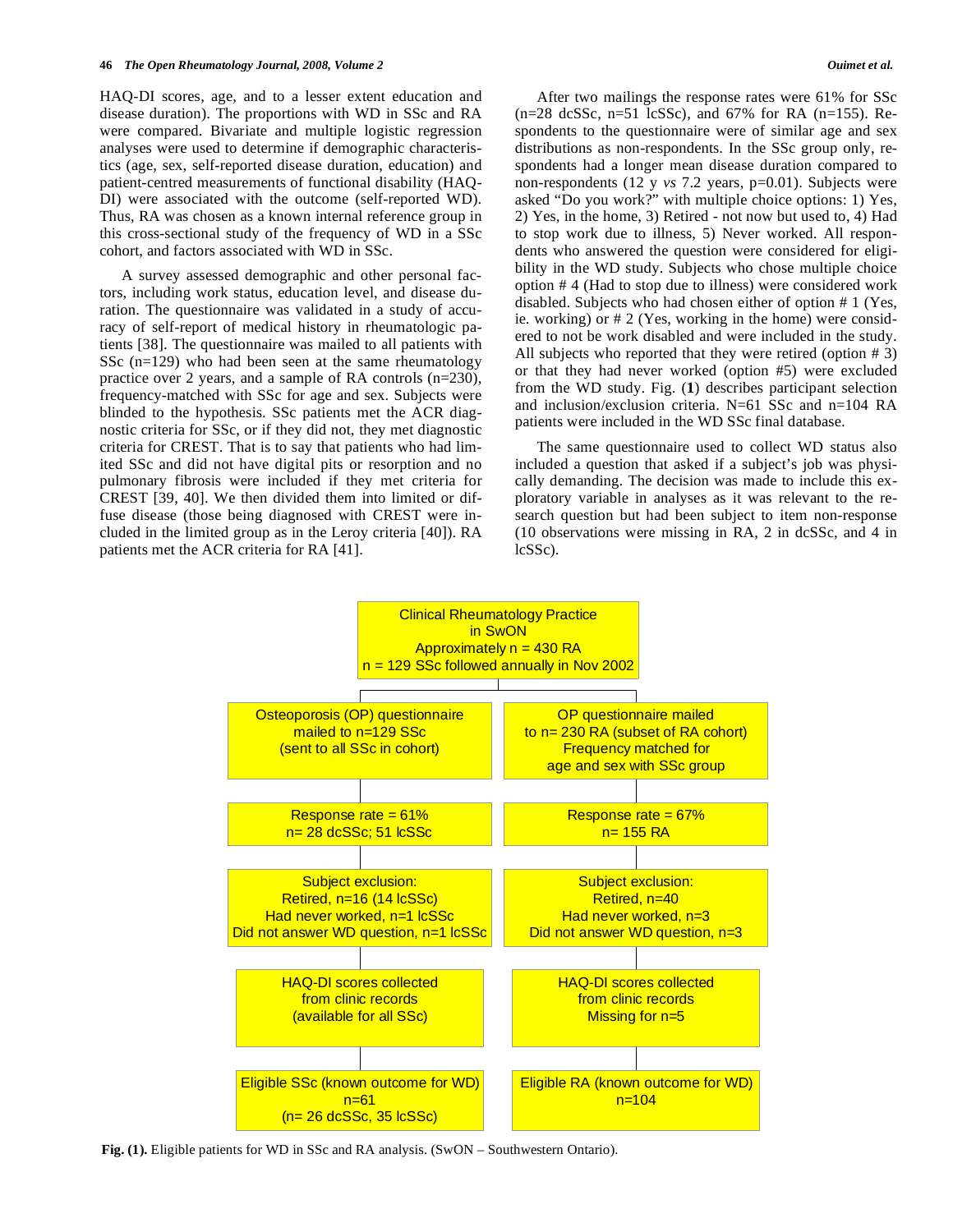As part of the ongoing clinical research initiative at St. Joseph's Health Care London, the HAQ-DI and HAQ pain scales are collected at each clinic visit for all patients. The HAQ-DI that was completed at the clinic visit dated closest to the questionnaire timing was obtained from each subject's medical chart. Consistent with both the SSc and RA literature, a dichotomized HAQ-DI score  $\geq 1.0$  *vs* < 1.0 was used. HAQ-DI scores were calculated using the Standard Disability Index Scoring method which takes into account the use of aids and devices (available online at http://aramis.stanford. edu/downloads/HAQ%20Instructions.pdf). Scores < 1.0 indicated less functional disability, and scores  $\geq 1.0$  indicated functional disability (captures any individual whose activities of daily living (ADLs) can only be carried out 'with some difficulty'). However, the results of the bivariate analyses demonstrated that dichotomizing scores as  $< 1.0$  *vs*  $\geq 1.0$ resulted in a loss of information, and the decision to use continuous variables in the analyses was made. All data were entered into a JMP Version 4 database (SAS Institute, Cary, NC, USA, 2000).

 The following statistical analyses were conducted using frequency (and 95% CI), Student's t-test for continuous variables and Fisher's exact chi-squared test for dichotomous categorical variables. Comparisons of all variables were conducted for all subjects who had reported WD *vs* nWD at the time of the survey. Comparisons were also conducted for those classified as WD *vs* nWD within the SSc and RA groups. SPSS version 12.0 (SPSS Inc., Chicago, IL, USA, 2003) was used to construct multivariate logistic regression models of WD on HAQ-DI score along with any other significant explanatory variables (disease type, age, selfreported disease duration, sex, and completion of at least a high school education, and self-report of physically demanding work) using the maximum likelihood method. Subset analyses were conducted between the limited (including those diagnosed with CREST) and diffuse disease subtypes of SSc. Logistic regression models were not constructed for subsets, as the effect of disease subtype was accounted for by the use of the disease type indicator variable.

#### **RESULTS**

#### **Frequency of WD in SSc and RA**

 The SSc and RA groups were similar with respect to demographic variables (age, sex, having at least a high school education, and self-reported disease duration) (Table **1**). In the study population of 61 subjects with SSc, 34 reported WD, resulting in a frequency proportion of  $p =$ 55.7%; 95% confidence interval (43.3%, 68.2%). Thirty-six of the 104 subjects with RA reported WD, resulting in a frequency proportion of 34.6%; 95% confidence interval (25.5%, 43.8%). Thus, the frequency of WD in SSc in a southwestern Ontario cohort was significantly higher compared to that in RA (56% *vs* 35%, p=0.009).

#### **WD and Functional Disability (SSc** *vs* **RA)**

 SSc were significantly more likely than the RA subjects to report WD (p=0.009). However, SSc patients had only slightly higher mean HAQ-DI and HAQ pain scores (not statistically significant). Despite the higher proportion of WD in the SSc group, the frequency of having a physically

demanding job was less common in the SSc compared to RA group (Table **1**).

## **Factors Associated with WD in SSc**

 In an analysis of subjects with SSc only, the mean HAQ-DI score was higher in the work disabled *vs* not workdisabled subjects (1.30 *vs* 0.66, p=0.0001). Although higher in those with WD, HAQ pain scores and report of physically demanding work were each not significantly different between those with WD and nWD (Table **2**).

 Disease duration was slightly longer in the WD subjects (p=NS); however, completion of high school was significantly less common in the WD compared to the nWD group (73.5% *vs* 96.3%, p=0.033). Age and female sex showed no significant association with WD status ( $p=0.63$  and  $p=0.49$ , respectively). The proportion of subjects with dcSSc (compared to lcSSc) was not significantly different between WD *vs* nWD (50.0% in WD *vs* 33.3%, p=0.21). Results are shown in Table **2**.

#### **Factors Associated with WD in RA**

 In an analysis of subjects with RA only, HAQ-DI scores were significantly higher in the work disabled *vs* not work disabled subjects (mean 1.42 *vs* 0.57, p < 0.0001). HAQ pain scores were higher in the work disabled compared to the not work disabled subjects (1.54 *vs* 0.94, p=0.0002), while report of physically demanding work was higher but not significantly different in those with WD compared to nWD (p=0.08) (Table **2**). The proportion of subjects who reported having completed high school was lower in the WD group (85.7% in WD *vs* 92.6%, p=0.30); and disease duration was significantly higher in the WD subjects (16.11 years *vs*  10.58, p=0.011). Age and female sex showed no significant association with WD status ( $p=0.068$  and  $p=0.41$ , respectively). Those with WD had higher (but not statistically significant) HAQ-DI and HAQ pain.

## **Factors Associated with WD in dcSSc and lcSSc Subsets**

 Despite the small number of subjects in the limited and diffuse SSc subsets, analyses were conducted comparing WD and demographic factors between the two groups (Table **3**). Self-reported WD was not different between lcSSc and dcSSc.

 In the dcSSc subset none of the factors were significantly different between those with and without WD. However, those with WD had higher (but not statistically significant) HAQ-DI and HAQ pain scores. The magnitude of the difference in the HAQ-DI scores suggests that there may be a true difference that this study was underpowered to detect. It is also possible that those with WD were different in terms of their demographic characteristics (for example, 29.4% with WD had not completed high school compared to 0% with nWD, p=0.13), and may have had a higher frequency of physically demanding work (p=0.39; only n=24 dcSSc subjects provided data). However, no conclusions can be drawn based on these underpowered data (Table **4**).

 The lcSSc subset, however, showed several variables that were associated with WD. The HAQ-DI scores were significantly higher among subjects who were work disabled compared to those who were not work disabled (p=0.0016, p=0.0015, and p=0.002, respectively). Demographic charac-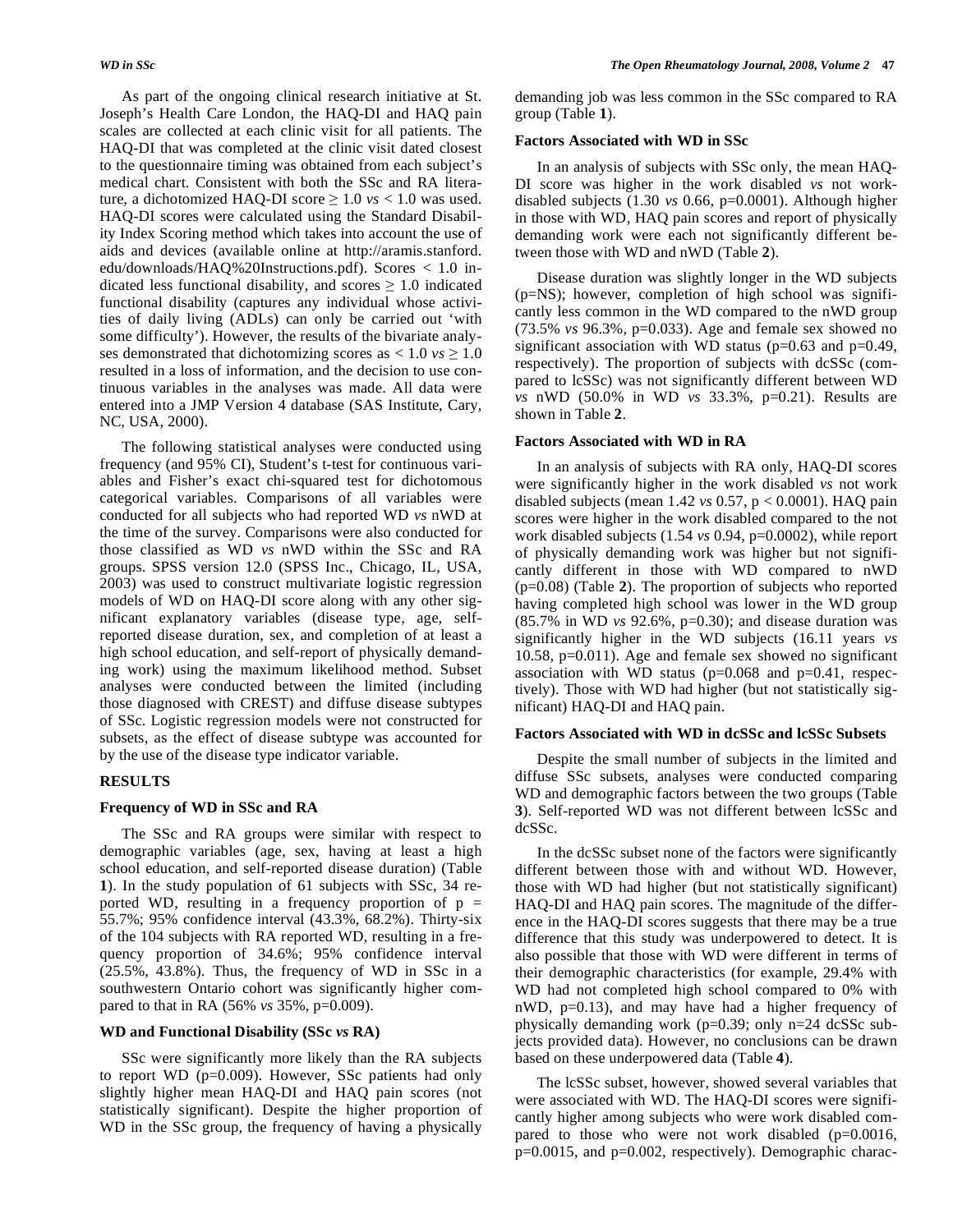| Table 2. HAQ Scores and Demographic Factors for those who are Work Disabled vs Employed for Each Group of SSc or RA Sub- |
|--------------------------------------------------------------------------------------------------------------------------|
| jects                                                                                                                    |

|                                                      | <b>WD</b>        | nWD              | <b>OR</b>                | 95% CI for OR            | p-Value        |  |  |  |
|------------------------------------------------------|------------------|------------------|--------------------------|--------------------------|----------------|--|--|--|
| <b>SSc Only</b>                                      |                  |                  |                          |                          |                |  |  |  |
| ${\bf N}$                                            | 34               | 27               | $\overline{\phantom{a}}$ |                          | $\overline{a}$ |  |  |  |
| Age                                                  | $52.6 \pm 1.72$  | $51.3 \pm 1.93$  | $\overline{\phantom{a}}$ |                          | 0.63           |  |  |  |
| Diffuse cutaneous SSc (dcSSc)                        | 50.0%            | 33.3%            | 2.00                     | 0.70, 5.69               | 0.21           |  |  |  |
| <b>Female sex</b>                                    | 88.2%            | 81.5%            | 1.70                     | 0.41, 7.09               | 0.49           |  |  |  |
| Self-reported disease duration                       | $11.98 \pm 1.29$ | $9.85 \pm 1.43$  |                          |                          | 0.27           |  |  |  |
| Less than high school education                      | 26.5%            | 3.7%             | 9.36                     | 1.10, 79.37              | 0.03           |  |  |  |
| <b>HAQ-DI</b>                                        | $1.30 \pm 0.10$  | $0.66 \pm 0.12$  | $\overline{\phantom{a}}$ |                          | 0.0001         |  |  |  |
| <b>HAQ</b> Pain <sup>a</sup>                         | $1.49 \pm 0.14$  | $1.20 \pm 0.16$  | $\overline{\phantom{a}}$ |                          | 0.18           |  |  |  |
| Self-reported physically demanding work <sup>b</sup> | 54.6%            | 31.8%            | 2.57                     | 0.83, 7.95               | 0.17           |  |  |  |
| <b>RA Only</b>                                       |                  |                  |                          |                          |                |  |  |  |
| ${\bf N}$                                            | 36               | 68               | $\overline{a}$           |                          | $\overline{a}$ |  |  |  |
| Age                                                  | $54.0 \pm 1.45$  | $50.8\pm1.06$    | $\overline{\phantom{a}}$ |                          | 0.07           |  |  |  |
| <b>Female sex</b>                                    | 80.6%            | 86.8%            | 0.63                     | 0.21, 1.87               | 0.41           |  |  |  |
| Self-reported disease duration                       | $16.11 \pm 1.72$ | $10.03 \pm 1.22$ |                          |                          | 0.008          |  |  |  |
| Less than high school education                      | 14.3%            | 7.4%             | 2.10                     | 0.56, 7.81               | 0.30           |  |  |  |
| <b>HAQ-DI</b>                                        | $1.42 \pm 0.10$  | $0.57 \pm 0.07$  | $\overline{\phantom{a}}$ |                          | < 0.0001       |  |  |  |
| HAQ Pain <sup>a</sup>                                | $1.54 \pm 0.12$  | $0.94 \pm 0.09$  | $\overline{\phantom{a}}$ | $\overline{\phantom{a}}$ | 0.0002         |  |  |  |
| Self-reported physically demanding work <sup>b</sup> | 71.4%            | 52.5%            | 2.26                     | 0.92, 5.52               | 0.08           |  |  |  |

P-values provided for dichotomous data were obtained using Fisher's exact chi-squared tests. Odds ratios (OR) have been provided for work disabled relative to employed. Continuous data were tested using independent t-tests assuming unequal variances.<br><sup>a</sup> Data were missing for 7 RA, 2 dcSSc, and 2 lcSSc subjects;<sup>b</sup> Data were missing for 10 RA, 2 dcSSc, and 4 lcSSc subjects.

teristics were similar between groups, with the exception of self-reported disease duration, which was longer in the WD group (p=0.04). Although slightly higher among those with WD, reported physically demanding work was not significantly different between those who were work disabled compared to not work disabled (Table **4**).

 A logistic regression model was constructed for the risk factor HAQ-DI and covariates on the outcome (WD). HAQ-DI, disease type and self-reported disease duration was acceptable to describe the outcome of WD in this cohort (Table **5a**). In a subsequent analysis, the self-report variable of physically demanding work was included as an independent variable in the logistic regression model of HAQ-DI and covariates on WD (Table **5b**). Inclusion of the physically

# **Logistic Regression Model**

| Table 3. | Demographics, Work Disability and HAQ-DI Scores in dcSSc vs lcSSc |  |  |
|----------|-------------------------------------------------------------------|--|--|
|          |                                                                   |  |  |

|                                                      | dcSSc            | <b>lcSSc</b>     | <b>OR</b>                | 95% CI for OR | p-Value |
|------------------------------------------------------|------------------|------------------|--------------------------|---------------|---------|
| $\mathbf N$                                          | 26               | 35               | ۰                        | ۰             |         |
| Work disabled (n)                                    | 65.4% (17)       | 48.6% (17)       | 2.00                     | 0.70, 5.69    | 0.21    |
| Age                                                  | $51.65 \pm 1.97$ | $52.26 \pm 1.69$ |                          |               | 0.82    |
| <b>Female sex</b>                                    | 73.1%            | 94.3%            | 0.16                     | 0.03, 0.87    | 0.03    |
| Self-reported disease duration                       | $8.19 \pm 1.38$  | $13.19 \pm 1.21$ |                          |               | 0.006   |
| Less than high school education                      | 19.2%            | 14.3%            | 1.43                     | 0.37, 5.56    | 0.73    |
| <b>HAO-DI</b>                                        | $1.19 \pm 0.13$  | $0.88 \pm 0.11$  | $\overline{\phantom{a}}$ |               | 0.09    |
| <b>HAQ</b> Pain <sup>a</sup>                         | $1.31 \pm 0.16$  | $1.39 \pm 0.14$  | ۰                        | ٠             | 0.72    |
| Self-reported physically demanding work <sup>b</sup> | 54.2%            | 38.7%            | 1.87                     | 0.64, 5.51    | 0.29    |

P-values provided for dichotomous data were obtained using Fisher's exact chi-squared tests. Odds ratio (OR) are provided for dcSSc relative to lcSSc. Continuous data were tested

using independent t-tests assuming unequal variances. **<sup>a</sup>** Data were missing for 2 dcSSc, and 2 lcSSc subjects;**<sup>b</sup>** Data were missing for 2 dcSSc, and 4 lcSSc subjects.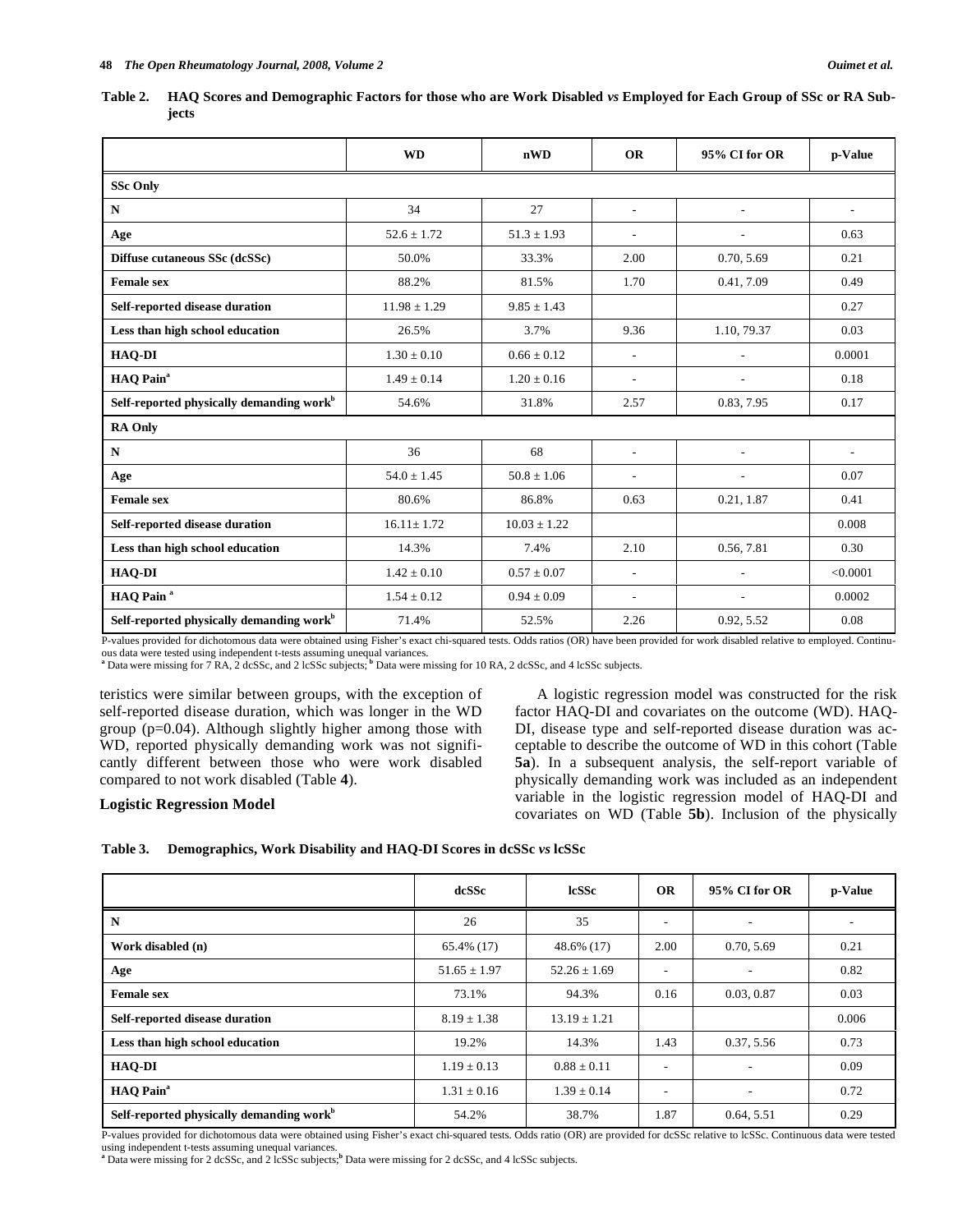| Table 4. HAQ Scores and Demographic Factors for Those who Reported Work Disability (WD) vs No Work Disability (nWD) for |
|-------------------------------------------------------------------------------------------------------------------------|
| <b>Each Group of Subjects with Limited or Diffuse SSc</b>                                                               |

|                                                      | <b>WD</b>        | nWD              | <b>OR</b>                | 95% CI for OR            | p-Value                  |
|------------------------------------------------------|------------------|------------------|--------------------------|--------------------------|--------------------------|
| dcSSc Only                                           |                  |                  |                          |                          |                          |
| ${\bf N}$                                            | 17               | 9                | $\overline{\phantom{a}}$ | $\overline{\phantom{a}}$ | $\overline{\phantom{a}}$ |
| Age                                                  | $53.2 \pm 2.88$  | $48.8 \pm 3.96$  | $\sim$                   | $\overline{a}$           | 0.45                     |
| <b>Female sex</b>                                    | 82.4%            | 55.6%            | 3.73                     | 0.61, 22.86              | 0.19                     |
| Self-reported disease duration                       | $8.06 \pm 1.24$  | $8.67 \pm 1.70$  |                          |                          | 0.81                     |
| Less than high school education                      | 29.4%            | 0%               |                          |                          | 0.13                     |
| HAO-DI                                               | $1.34 \pm 0.15$  | $0.90 \pm 0.21$  | $\sim$                   | $\overline{a}$           | 0.073                    |
| HAQ Pain <sup>a</sup>                                | $1.36 \pm 0.19$  | $1.21 \pm 0.26$  | $\overline{\phantom{a}}$ | $\overline{a}$           | 0.68                     |
| Self-reported physically demanding work <sup>b</sup> | 62.5%            | 37.5%            | 2.78                     | 0.48, 16.03              | 0.39                     |
| lcSSc Only                                           |                  |                  |                          |                          |                          |
| ${\bf N}$                                            | 17               | 18               | $\overline{\phantom{a}}$ | $\overline{\phantom{a}}$ | $\overline{\phantom{a}}$ |
| Age                                                  | $51.9 \pm 2.08$  | $52.6 \pm 2.02$  | $\overline{\phantom{a}}$ | $\overline{\phantom{a}}$ | 0.84                     |
| <b>Female sex</b>                                    | 94.1%            | 94.4%            | 0.94                     | 0.05, 16.35              | 1.00                     |
| Self-reported disease duration                       | $16.12 \pm 1.88$ | $10.50 \pm 1.83$ | $\overline{\phantom{a}}$ | $\overline{a}$           | 0.04                     |
| Less than high school education                      | 23.5%            | 5.6%             | 5.23                     | 0.52, 52.55              | 0.18                     |
| <b>HAO-DI</b>                                        | $1.26 \pm 0.15$  | $0.53 + 0.14$    | $\overline{\phantom{a}}$ | $\overline{a}$           | 0.0016                   |
| HAQ Pain <sup>a</sup>                                | $1.62 \pm 0.22$  | $1.19 \pm 0.20$  | $\overline{\phantom{a}}$ | $\overline{a}$           | 0.14                     |
| Self-reported physically demanding work <sup>b</sup> | 47.1%            | 28.6%            | 2.22                     | 0.50, 9.96               | 0.46                     |

P-values provided for dichotomous data were obtained using Fisher's exact chi-squared tests. Odds ratios (OR) have been provided for work disabled relative to employed. Continuous data were tested using independent t-tests assuming unequal variances.

**<sup>a</sup>** Data were missing for 2 dcSSc, and 2 lcSSc subjects;**<sup>b</sup>** Data were missing for 2 dcSSc, and 4 lcSSc subjects.

demanding work factor altered the effect of the lcSSc indicator variable in the model, but had little impact on other factors (Table **5**). Thus, inclusion of this factor was useful in the model.

apparent in the lcSSc subset, but no associations of any kind were observed in the dcSSc subset which may have been underpowered to detect any differences.

#### **Summary of Bivariate Analyses**

 The proportion of subjects who reported being work disabled was significantly higher in the SSc group compared to the RA group (55.7% *vs* 34.6%, p=0.009). HAQ-DI was not significantly different between the SSc and RA groups. In both the SSc and RA groups, demographic variables were largely similar between those who were work disabled and those who were not. The exploratory variable, self-reported physically demanding work, was more common among work disabled cases (although not significantly) in all groups.

 In the subset analysis of dcSSc (n=26) compared to lcSSc (n=35), those with lcSSc were significantly more likely to be female and have a longer disease duration. Exploratory analyses of work disabled *vs* not work disabled subjects within the dcSSc and lcSSc disease subsets revealed no differences between those with WD *vs* those without in the dcSSc group, suggesting that the analysis was underpowered. Disease duration was also significantly longer in work disabled lcSSc subjects (p=0.04).

 In conclusion, it appears that higher HAQ-DI scores are strongly associated with WD in both SSc and RA. Although SSc patients have more WD compared to RA patients. The same trend of higher HAQ-DI in work disabled patients was

#### **DISCUSSION**

 The proportion of self-reported WD in this southwestern Ontario cohort of SSc with mean disease duration of  $11.02 \pm$ 1.22 years was 56%. In the one other study by Moser *et al.*  that reported the proportion of WD in an SSc study population, the estimate was lower than that observed here (36%; homemakers were included in the working group) [42]. Both estimates are high. Both studies had similar definitions of WD and similar study cohort characteristics, including mean age, proportion of females, and proportion which had completed at least high school; however, proportions of dcSSc/lcSSc were not described in the Moser study [42]. Our study cohort had a longer mean disease duration (11 *vs* 8 years). This may partially account for the higher proportion with WD observed in the southwestern Ontario SSc cohort (as disease duration was independently associated with WD in a logistic regression model in this cohort, p=0.042).

 The estimate of WD in SSc we observed (as well as the Moser estimate) was relatively high and is comparable to (or higher than) WD in RA, where the large majority of RA studies have reported WD in at least 30% of subjects by 10 years disease duration (range 27-62%). We compared WD in SSc with our internal RA reference group, and the propor-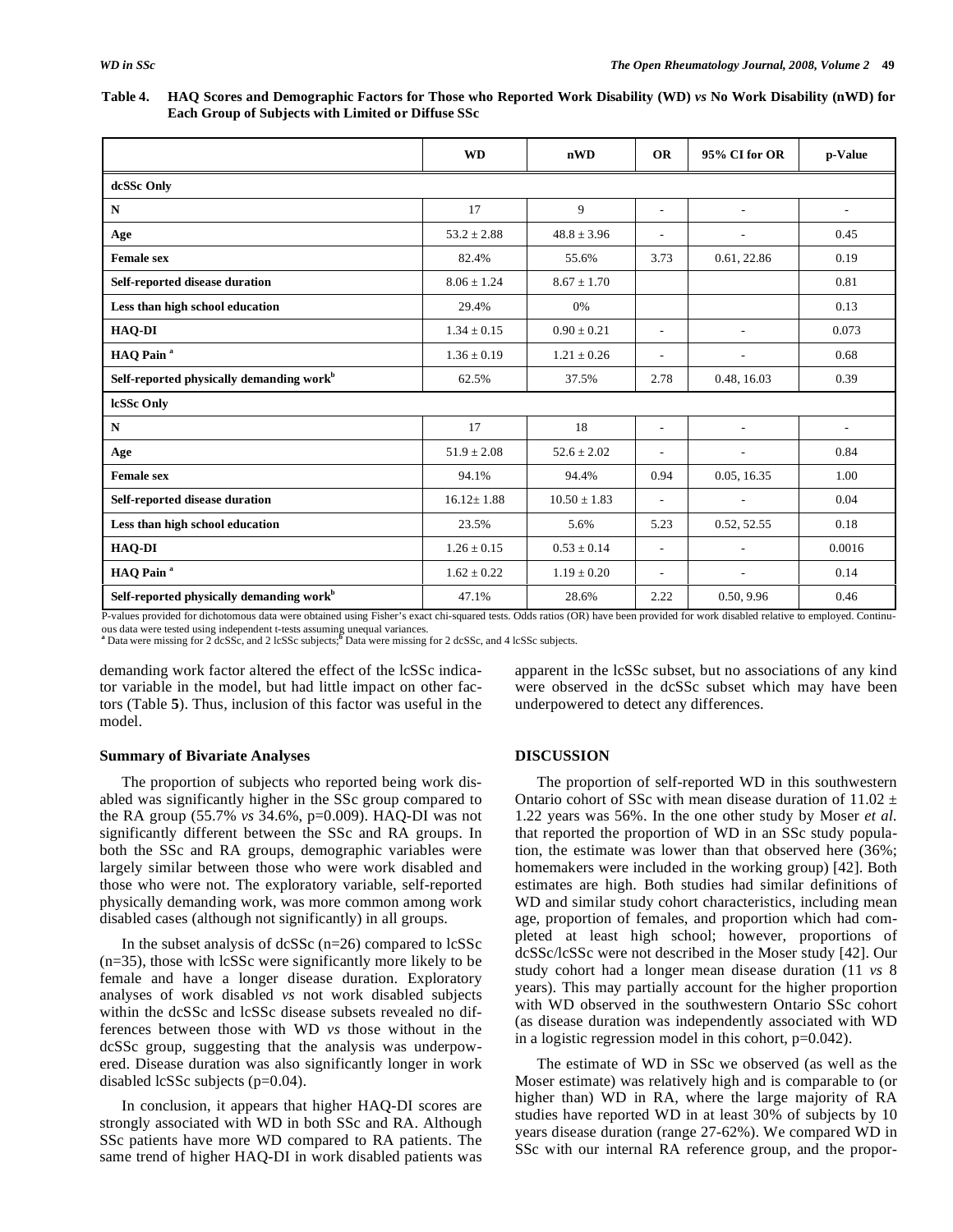| Explanatory Variable $(X)$     | $\beta$ <sub>x</sub> Estimate | <b>Standard Error</b>    | <b>Odds Ratio</b> | <b>Wald Test p-Value</b> |
|--------------------------------|-------------------------------|--------------------------|-------------------|--------------------------|
| N                              | 164                           | $\overline{\phantom{a}}$ |                   |                          |
| <b>HAO-DI</b> score            | 1.775                         | 0.323                    | 5.902             | < 0.001                  |
| Disease type                   |                               |                          |                   | 0.032                    |
| <b>Indicator lcSSc</b>         | 0.743                         | 0.473                    | 2.102             | 0.116                    |
| <b>Indicator dcSSc</b>         | 1.316                         | 0.541                    | 3.728             | 0.015                    |
| Self-reported disease duration | 0.043                         | 0.021                    | 1.044             | 0.042                    |
| <b>Constant</b>                | $-2.930$                      | 0.492                    | 0.053             | < 0.001                  |

No statistically important collinearity between the HAQ-DI and any of the independent factors was observed.

#### **Table 5b. Reduced Logistic Regression Model of HAQ-DI, Disease Type, Disease Duration and Self-Reported Physically Demanding Work on WD. Variables: Sex, Age, and 'Less than High School Education' were Removed from the Model**

| <b>Explanatory Variable (X)</b>         | $\beta$ <sub>X</sub> Estimate | <b>Standard Error</b>    | <b>Odds Ratio</b>        | <b>Wald Test p-Value</b> |
|-----------------------------------------|-------------------------------|--------------------------|--------------------------|--------------------------|
| N                                       | 148                           | $\overline{\phantom{a}}$ | $\overline{\phantom{a}}$ |                          |
| <b>HAQ-DI</b> score                     | 1.858                         | 0.348                    | 6.412                    | < 0.001                  |
| Disease type                            |                               |                          |                          | 0.016                    |
| <b>Indicator lcSSc</b>                  | 1.239                         | 0.549                    | 3.451                    | 0.024                    |
| <b>Indicator dcSSc</b>                  | 1.314                         | 0.574                    | 3.721                    | 0.022                    |
| Self-reported disease duration          | 0.041                         | 0.022                    | 1.041                    | 0.069                    |
| Self-reported physically demanding work | 1.119                         | 0.450                    | 3.062                    | 0.013                    |
| <b>Constant</b>                         | $-3.565$                      | 0.654                    | 0.028                    | < 0.001                  |

Equation: Logit (p) = ln  $[p/(1-p)] = -2.930 + 1.775$ [HAQ-DI] + 0.743[lcSSc] + 1.316[dcSSc] + 0.043[SR duration] where p = proportion with WD.

tions were significantly different (56% *vs* 35%, p=0.009) (Table **1**). This difference in frequency may be partially due to the availability of more effective disease-modifying treatments in RA compared to SSc.

 Despite the fact that this study used secondary data, the definition of WD was fairly consistent with those of several studies of WD in RA. This suggests that the measurement tool was accurate enough to adequately capture the relative impact of WD in SSc.

 HAQ-DI scores were the most important independent factors associated with WD in both SSc and in RA. This is the first study to examine the relationship between HAQ-DI scores and WD in SSc; however, it is not surprising that this strong relationship exists, given that in the literature the HAQ-DI is strongly associated with WD in every RA study that assesses HAQ-DI [6, 9-13, 15-29].

 Logistic regression analyses demonstrated that longer disease duration was marginally important in determining WD ( $\beta_{dur} = 0.043$ , OR=1.044, p=0.042); however, the effect of disease duration may be modified by disease extent.

 Several studies have described more WD in women with RA than men [19, 20, 26], whereas others have not [13, 43]. Education has been associated with WD in RA. Highest level of education is often used as a proxy measure of SES [13, 17, 19, 20]. Disease duration of RA may affect WD but not in all literature [13].

 High job demands, autonomy and control over workrelated factors, and support in the work place are recognized factors associated with WD. RA patients often need to decrease their hours and/or change jobs, although this may not prevent subsequent WD [44-46]. High physical requirements have been associated with WD in some studies [4, 6, 7, 9, 13, 15, 19, 22] but not in others [16, 17]. Anxiety and depression have been associated with current and subsequent WD in RA [10, 19, 20]. Danieli *et al.* reported that people with SSc in their cohort had more depressive symptoms compared to those with RA [37]. Thus, it is feasible that the psychological burden of SSc is substantial and may be associated with WD, although these factors were not addressed in this study.

 One study of psychological adjustment in SSc reported proportions of work disabled study participants [42]. Of 94 respondents to a mailed questionnaire (64% response rate), 23 (24.5%) were work disabled, 24 (25.5%) were working part-time or full-time outside the home, 17 (18.1%) were homemakers, and 27 (28.7%) were retired [42].

 The population of southwestern Ontario has unique characteristics compared to other regions in Ontario. London is an urban center in which households may tend to have moderate-high SES (a common proxy measure for SES, having at least a high school education, was common in both SSc [83.6%] and RA [90.3%] respondents). Rural areas in the region may have less high SES households and different practices with respect to occupations, and some patients with SSc travel from remote geographic locations to receive care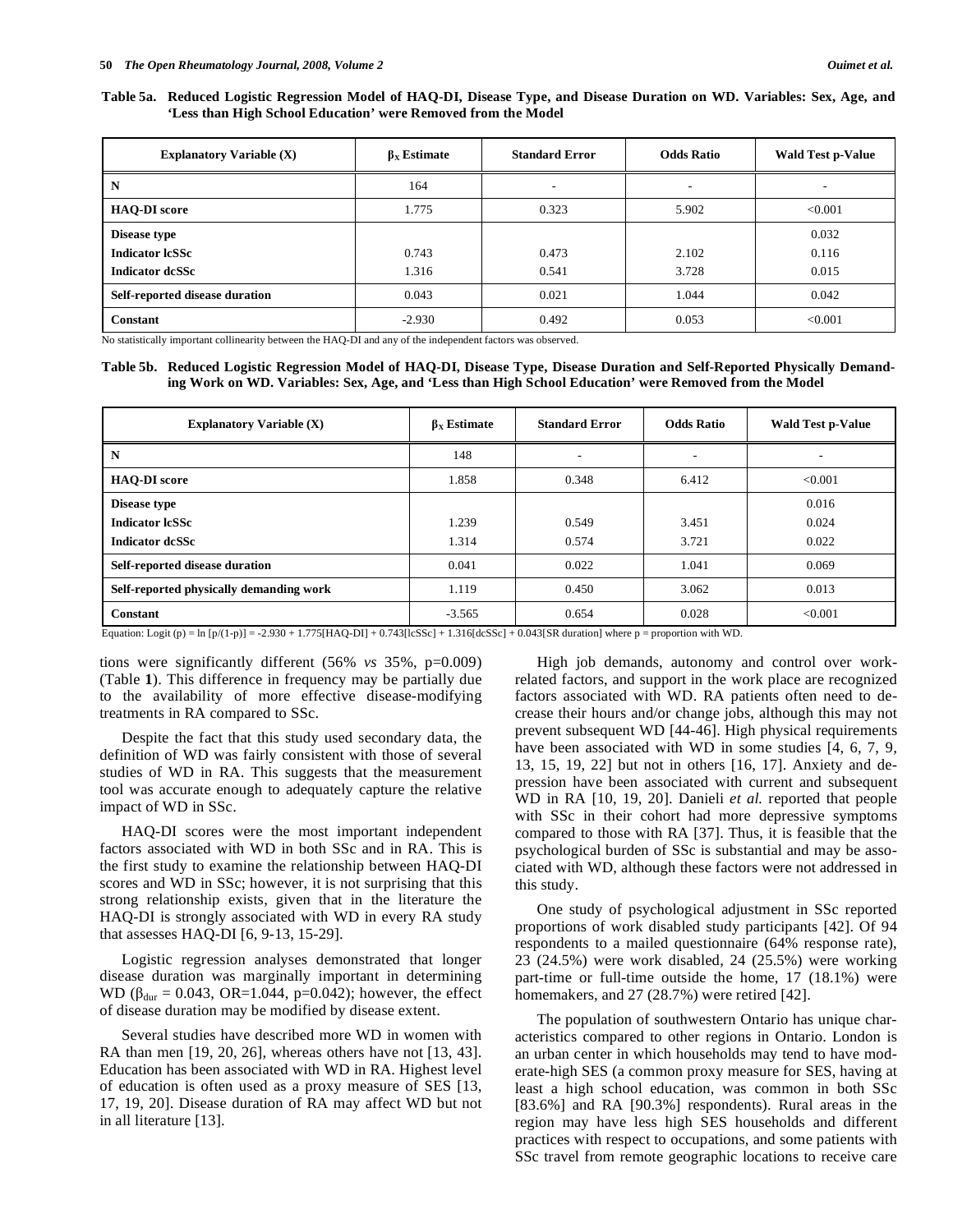at the London clinic. Due to the unique catchment area serviced by the London rheumatology clinic, the results of this study may not be generalizable beyond southwestern Ontario, or even the study rheumatologist's cohort. However, it is likely that results were representative of SSc and RA patients referred to rheumatology services in southwestern Ontario. Additional research would improve the certainty of this statement.

 A limitation to this study is that it is cross-sectional (involving the analysis of data collected for another study with linkage to HAQs completed around the same time). Thus, there is a lack of information about the temporal association of potential risk factors (including disease/symptom onset and time of earliest high HAQ-DI scores) and the outcome. The distinction between the proportion with WD and the risk of developing WD is important. An additional limitation to this research was that subset analyses conducted between dcSSc and lcSSc subsets were underpowered, and thus no conclusions can be drawn based on these data. Strengths of this study include that the participants were well characterized (who met criteria for dcSSc, lcSSc, or RA), comparison groups were used appropriately, and the HAQ-DI was used as the outcome measure, which is standardized and validated in SSc.

 The prevention of WD may be more effective than correction following job loss [15] and vocational programs often intervene too late [27]. Assessment tools to determine the need for job accommodation that may identify the problems, and thus allow postponement or prevention of work loss with timely intervention (or that have been designed to develop a rehabilitation plan) have been developed for other MSK conditions [44, 47]. It is feasible that a similar tool modified to specifically address future development of WD in SSc could perhaps be useful in the future.

# **CONCLUSIONS**

 The frequency of WD in SSc is high (56%) and is greater than in RA. SSc, and in particular, dcSSc have significantly more WD than RA. The HAQ-DI is strongly associated with WD in SSc,  $OR = 5.902$  (as well as in RA). Implications of this study include a strong case for continued research in WD in SSc (including prediction of subsequent WD by HAQ-DI scores), and perhaps the eventual development of timely and important work-based interventions specific to SSc.

#### **REFERENCES**

- [1] Seibold J. Connective tissue diseases characterized by fibrosis. In: Ruddy S, Harris ED, Jr., Sledge CB, Eds., Textbook of Rheumatology Vol. 2. Philadelphia: WB Saunders Co., 2001: 1133-59.
- [2] Wigley F. Systemic Sclerosis. B. Clinical Features. In: Klippel JH, Ed., Primer on the Rheumatic Diseases. Atlanta: The Arthritis Foundation 2001: 357-64.
- [3] Smyth AE, MacGregor AJ, Mukerjee D, Brough GM, Black CM, Denton CP. A cross-sectional comparison of three self-reported functional indices in scleroderma. Rheumatology (Oxford) 2003; 42: 732-8.
- [4] Yelin E, Meenan R, Nevitt M, Epstein W. Work disability in rheumatoid arthritis: effects of disease, social, and work factors. Ann Intern Med 1980; 93: 551-6.
- [5] Meenan RF, Yelin EH, Nevitt M, Epstein WV. The impact of chronic disease: a sociomedical profile of rheumatoid arthritis. Arthritis Rheum 1981; 24:544-9.
- [6] Makisara GL, Makisara P. Prognosis of functional capacity and work capacity in rheumatoid arthritis. Clin Rheumatol 1982; 1: 117-25.
- [7] Kaarela K, Lehtinen K, Luukkainen R. Work capacity of patients with inflammatory joint diseases. An eight-year follow-up study. Scand J Rheumatol 1987; 16: 403-6.
- [8] Yelin E, Henke C, Epstein W. The work dynamics of the person with rheumatoid arthritis. Arthritis Rheum 1987; 30: 507-12.
- [9] Reisine ST, Grady KE, Goodenow C, Fifield J. Work disability among women with rheumatoid arthritis. The relative importance of disease, social, work, and family factors. Arthritis Rheum 1989; 32:538-43.
- [10] Borg G, Allander E, Berg E, Brodin U, From A, Trang L. Auranofin treatment in early rheumatoid arthritis may postpone early retirement. Results from a 2-year double blind trial. J Rheumatol  $1991: 18: 1015-20.$
- [11] Callahan LF, Bloch DA, Pincus T. Identification of work disability in rheumatoid arthritis: physical, radiographic and laboratory variables do not add explanatory power to demographic and functional variables. J Clin Epidemiol 1992; 45: 127-38.
- [12] Eberhardt K, Larsson BM, Nived K. Early rheumatoid arthritis- some social, economical, and psychological aspects. Scand J Rheumatol 1993; 22: 119-23.
- [13] Doeglas D, Suurmeijer T, Krol B, Sanderman R, van Leeuwen M, van Rijswijk M. Work disability in early rheumatoid arthritis. Ann Rheum Dis 1995; 54: 455-60.
- [14] Reisine S, McQuillan J, Fifield J. Predictors of work disability in rheumatoid arthritis patients. A five-year followup. Arthritis Rheum 1995; 38: 1630-7.
- [15] Allaire SH, Anderson JJ, Meenan RF. Reducing work disability associated with rheumatoid arthritis: identification of additional risk factors and persons likely to benefit from intervention. Arthritis Care Res 1996; 9: 349-57.
- [16] Mau W, Bornmann M, Weber H, Weidemann HF, Hecker H, Raspe HH. Prediction of permanent work disability in a follow-up study of early rheumatoid arthritis: results of a tree structured analysis using RECPAM. Br J Rheumatol 1996; 35: 652-9.
- [17] Fex E, Larsson BM, Nived K, Eberhardt K. Effect of rheumatoid arthritis on work status and social and leisure time activities in patients followed 8 years from onset. J Rheumatol 1998; 25: 44-50.
- [18] Van Jaarsveld CH, Jacobs JW, Schrijvers AJ, van Albada-Kuipers GA, Hofman DM, Bijlsma JW. Effects of rheumatoid arthritis on employment and social participation during the first years of disease in The Netherlands. Br J Rheumatol 1998; 37: 848-53.
- [19] Wolfe F, Hawley DJ. The longterm outcomes of rheumatoid arthritis: Work disability: a prospective 18 year study of 823 patients. J Rheumatol 1998; 25: 2108-17.
- [20] De Roos AJ, Callahan LF. Differences by sex in correlates of work status in rheumatoid arthritis patients. Arthritis Care Res 1999; 12: 381-91.
- [21] Jantti J, Aho K, Kaarela K, Kautiainen H. Work disability in an inception cohort of patients with seropositive rheumatoid arthritis: a 20 year study. Rheumatology (Oxford) 1999; 38: 1138-41.
- [22] Sokka T, Kautiainen H, Mottonen T, Hannonen P. Work disability in rheumatoid arthritis 10 years after the diagnosis. J Rheumatol 1999; 26: 1681-5.
- [23] Barrett EM, Scott DG, Wiles NJ, Symmons DP. The impact of rheumatoid arthritis on employment status in the early years of disease: a UK community-based study. Rheumatology (Oxford) 2000; 39: 1403-9.
- [24] Newhall-Perry K, Law NJ, Ramos B, *et al*. Direct and indirect costs associated with the onset of seropositive rheumatoid arthritis. Western Consortium of Practicing Rheumatologists. J Rheumatol 2000; 27: 1156-63.
- ]25] Chorus AM, Miedema HS, Wevers CW, van der Linden S. Work factors and behavioural coping in relation to withdrawal from the labour force in patients with rheumatoid arthritis. Ann Rheum Dis 2001; 60: 1025-32.
- [26] Young A, Dixey J, Kulinskaya E, *et al*. Which patients stop working because of rheumatoid arthritis? Results of five years' follow up in 732 patients from the Early RA Study (ERAS). Ann Rheum Dis 2002; 61: 335-40.
- [27] Lacaille D, Sheps S, Spinelli JJ, Chalmers A, Esdaile JM. Identification of modifiable work-related factors that influence the risk of work disability in rheumatoid arthritis. Arthritis Rheum 2004; 51: 843-52.